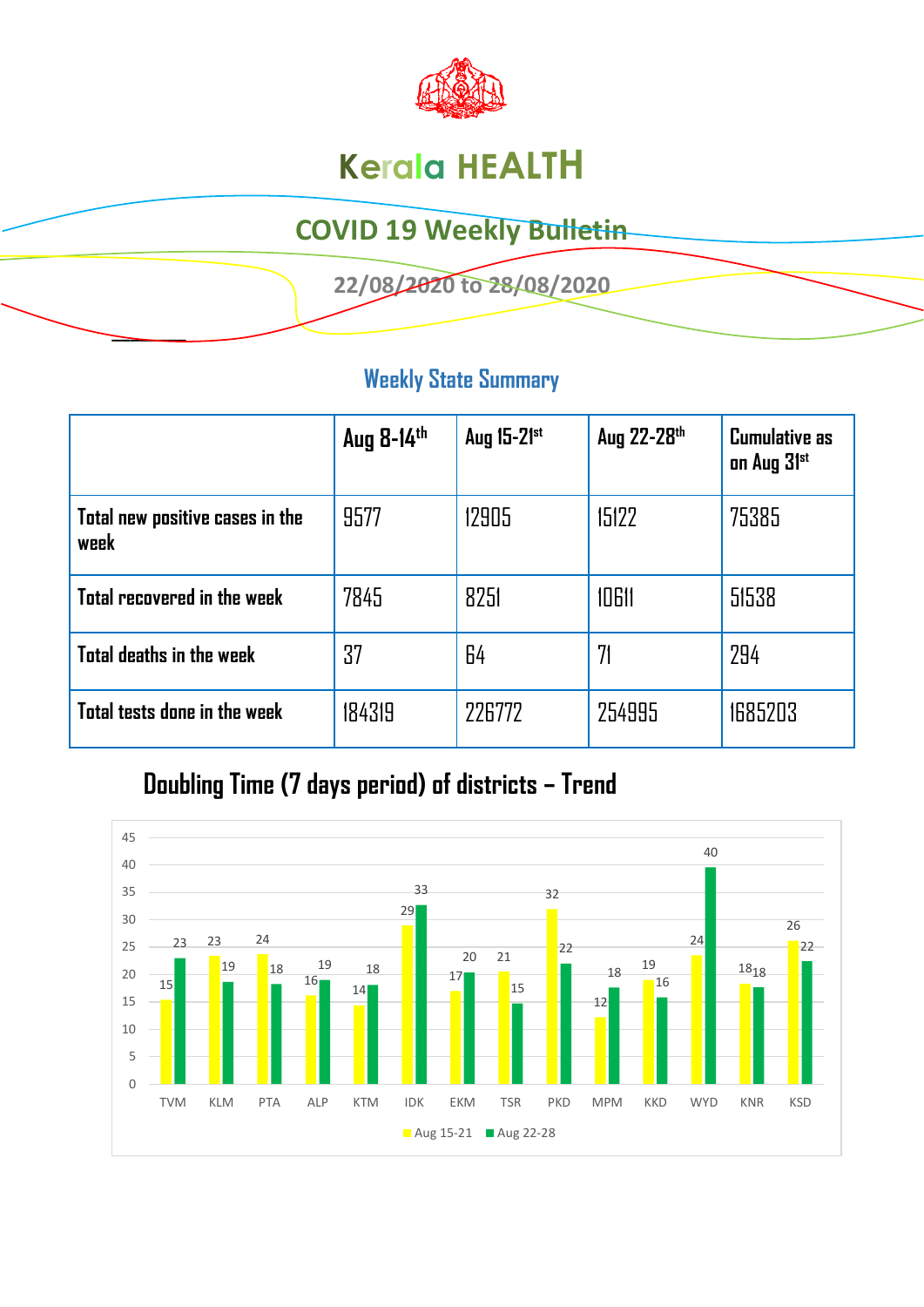



### **New Cases Per Million Population (7 days Period)**

## **Test Positivity Rate (7 days Period)- Trend**